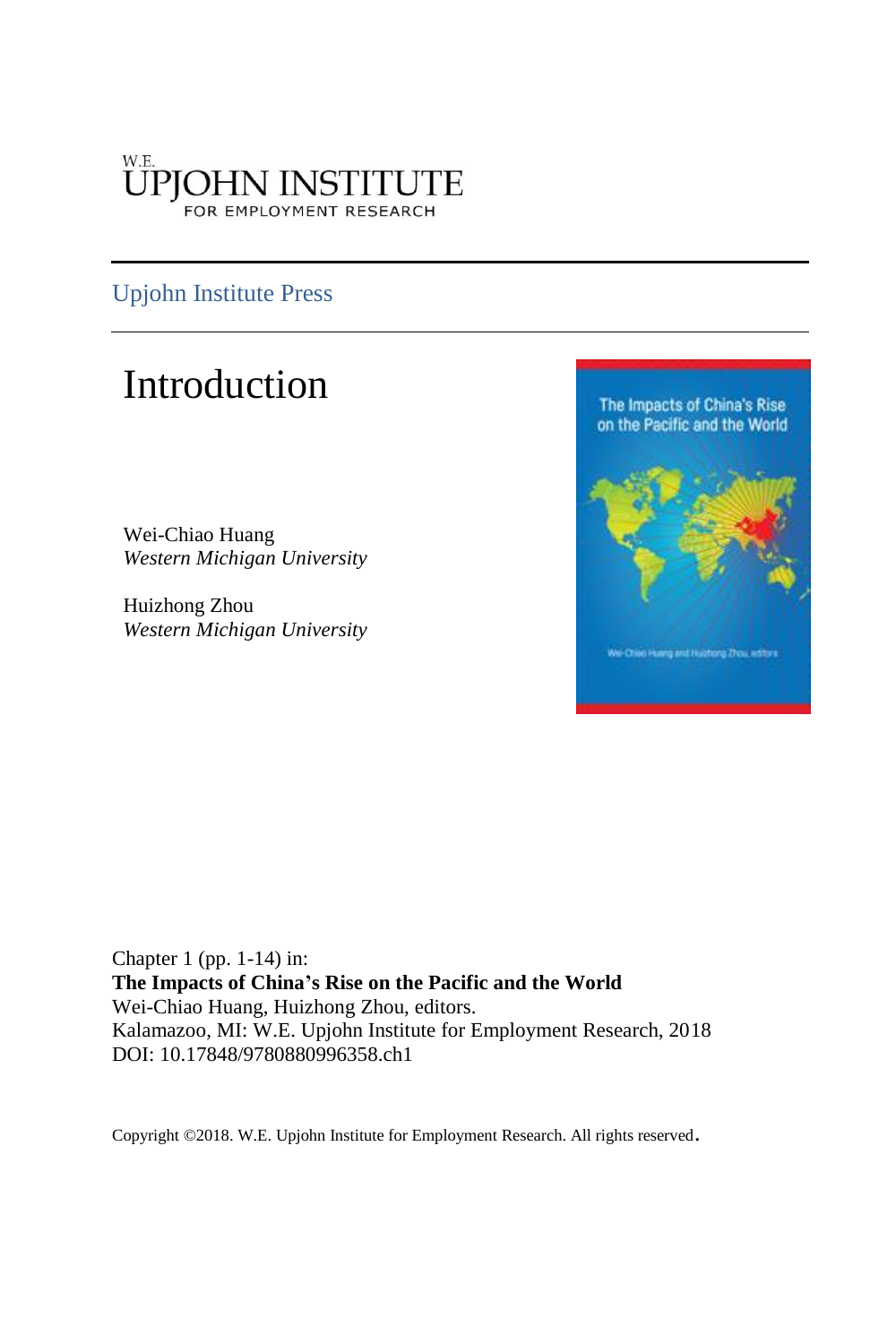# **The Impacts of China's Rise on the Pacific and the World**

Wei-Chiao Huang Huizhong Zhou *Editors*

2018

W.E. Upjohn Institute for Employment Research Kalamazoo, Michigan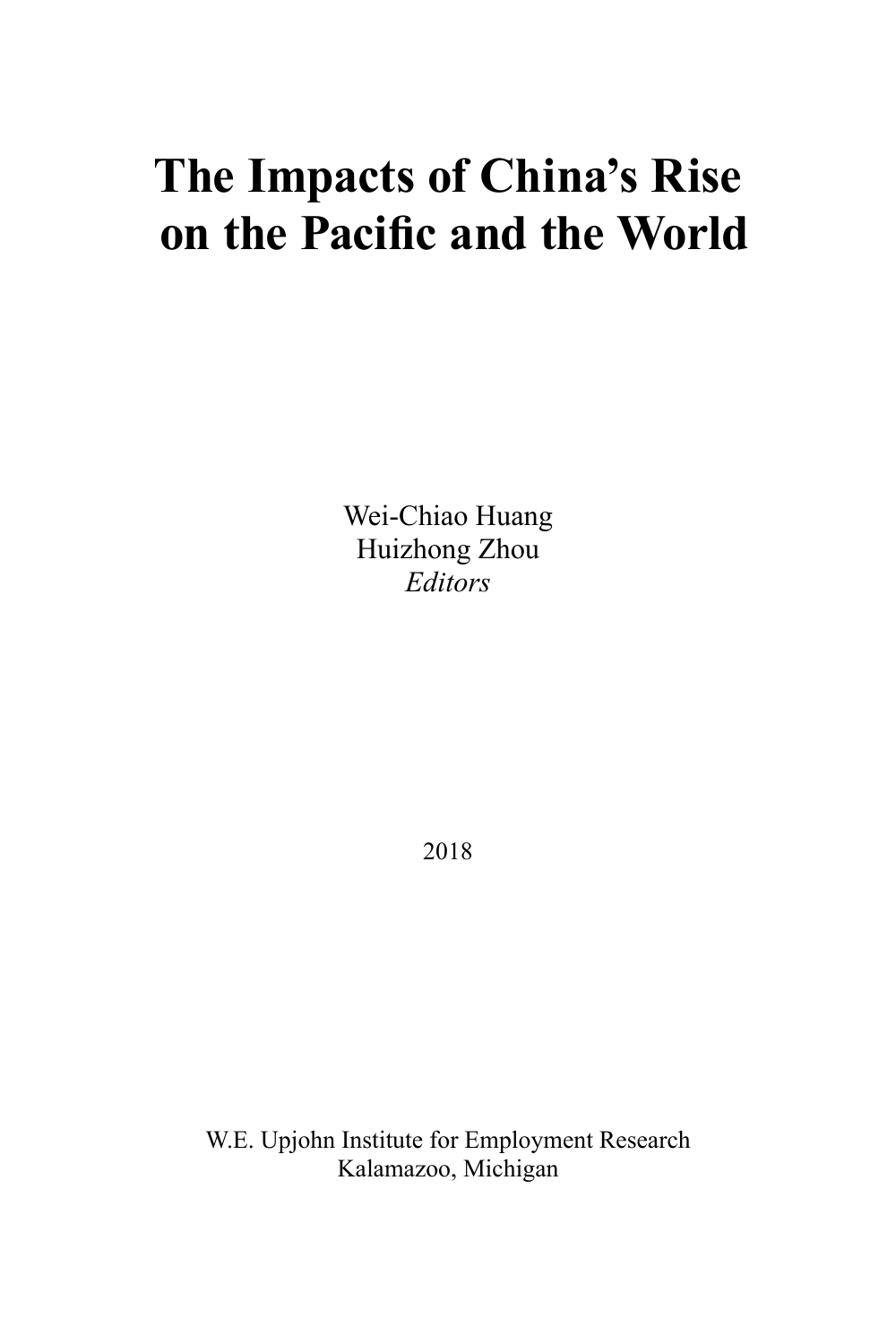#### **Library of Congress Cataloging-in-Publication Data**

Names: Huang, Wei-Chiao, editor. | Zhou, Huizhong, 1947- editor.

- Title: The impacts of China's rise on the Pacific and the world / Wei-Chiao Huang, Huizong Zhou, editors.
- Description: Kalamazoo, Mich. : W.E. Upjohn Institute for Employment Research, [2018] | Includes index.
- Identifiers: LCCN 2017055606 | ISBN 9780880996327 (pbk. : alk. paper) | ISBN 0880996323 (pbk. : alk. paper) | ISBN 9780880996334 (hardcover : alk. paper) | ISBN 0880996331 (hardcover : alk. paper) | ISBN 9780880996358 (ebook) | ISBN 0880996358 (ebook)

Subjects: LCSH: China—economic conditions. | China—foreign economic relations. Classification: LCC HC427.95 .I47 2018 | DDC 330.951—dc23 LC record available at https://lccn.loc.gov/2017055606

### © 2018 W.E. Upjohn Institute for Employment Research 300 S. Westnedge Avenue Kalamazoo, Michigan 49007-4686

The facts presented in this study and the observations and viewpoints expressed are the sole responsibility of the authors. They do not necessarily represent positions of the W.E. Upjohn Institute for Employment Research.

Cover design by Carol A.S. Derks. Index prepared by Diane Worden. Printed in the United States of America. Printed on recycled paper.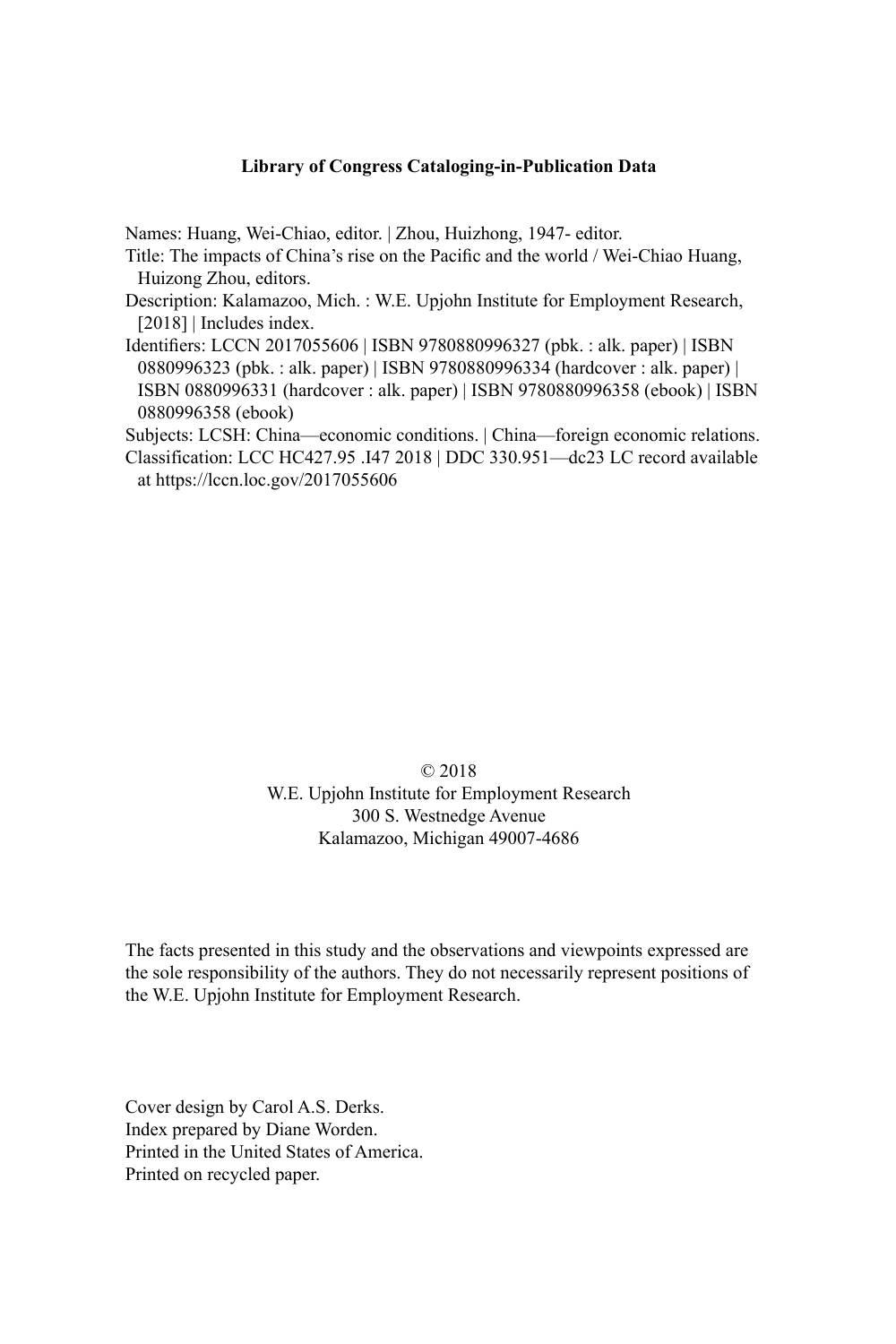### **1 Introduction**

Wei-Chiao Huang Huizhong Zhou *Western Michigan University*

After three decades of rapid economic growth, China has become the second-largest economy in the world. Its rise has driven its search for resources, opportunities, and outside influences, and economic expansion will inevitably be followed by political influences and potentially overbearing military strength. In just four years, 2014–2017, China's outward investment and construction combined exceeded \$800 billion. China has also established the Asian Infrastructure Investment Bank, which rivals the World Bank and the Asian Development Bank. Its economic expansion has inevitably brought about conflicts with its neighboring countries, including South Korea, Japan, and Vietnam, and it has recently shifted from being conciliatory to being more assertive toward territorial disputes. The ripples created by China's first aircraft carrier are bound to travel across the Pacific and reach the shoreline of the United States. One of the contributors to this volume, Murray Scot Tanner, quotes former Deputy Assistant Secretary of State Dr. Tom Christensen: "China's return to great power status is perhaps the most important challenge in twenty-first century American diplomacy" (Christensen 2015, p. 1). This assessment of the relationship between the two nations has been epitomized by recent events that have occupied the center stage of the U.S. trade and foreign policy, including tensions in the South China Sea and diplomacy toward North Korea and its nuclear and missile activity.

With this background, the 2015–2016 Werner Sichel Lecture Series featured six prominent experts who shared their insights on China and U.S.-China relations. Their lectures help put in perspective China's rise and its impact on the Pacific region, and the relationship and potential conflicts between the United States and China. This collection presents the edited version of their lectures.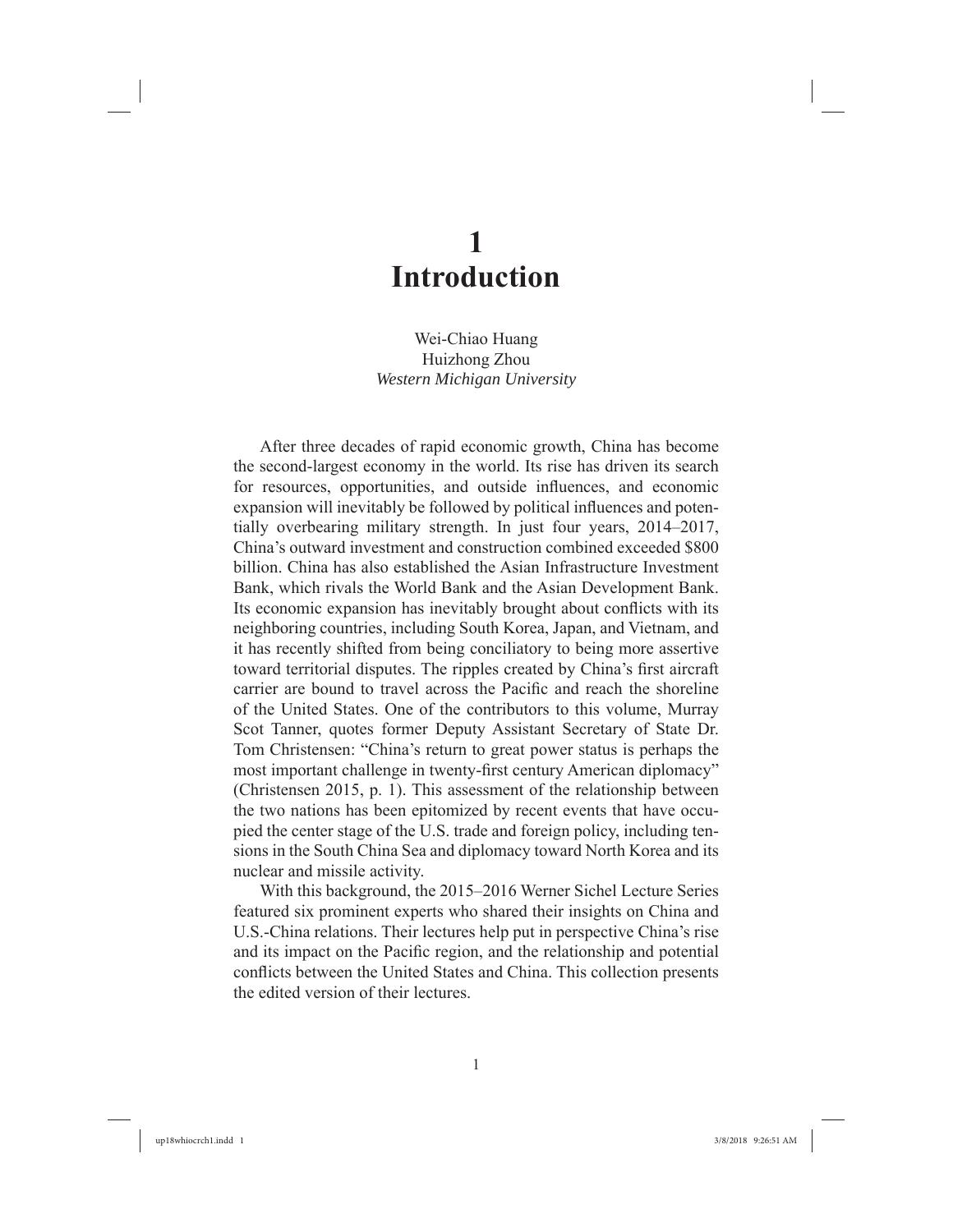### 2 Huang and Zhou

In Chapter 2, Tanner explores five underlying factors in the U.S.-China relationship that pose challenges for the United States: 1) China's rapidly expanding national interests and its increasing power to assert and protect them, 2) China's governance problems and their lack of commitment to cooperation, 3) China's view of security and the complexity of building U.S.-Chinese "strategic trust," 4) mobilizing the United States' allies and partners, and 5) the challenge at home.

China's leadership remains committed to an established set of longstanding, key security interests—most notably its core interests of protecting Chinese Communist Party rule, maintenance of social stability, sustained economic and technological growth, and protection of China's national unity, sovereignty, and territorial integrity. The frontlines of these existing interests, however, are expanding beyond East Asia and to extended arenas of national security. These include maintaining energy security, protecting its expanding overseas investments and the millions of expatriate Chinese workers in unstable environments abroad, asserting and protecting its expanding maritime security interests, advancing and protecting its communications security and military security interests in the space and cyber realms, and helping to secure a stable global environment conducive to the country's sustained development. China's expanding interests inevitably define many arenas in which the United States and China share overlapping but not necessarily identical interests. While these overlaps make the U.S.-China relationship increasingly complex and challenging, they also widen the range of issues on which the two countries actively cooperate.

Another challenge that the United States faces in dealing with China is deficiencies of China's bureaucracy in implementing agreements. With China's prominent and extensive presence economically and politically in the world, it needs China's public support to address key international problems. However, even if leading authorities in Beijing nominally support certain international norms and agreements, China's capabilities to enforce, implement, or oversee its commitments often may be inadequate. Tanner points out that Chinese local officials and state companies often "control more than enough resources to undermine some international problem-solving efforts." China's international partners, including the United States, must work with Beijing to urge it to develop and strengthen its governance institutions and policyimplementing capacities, and get China to demonstrate sustained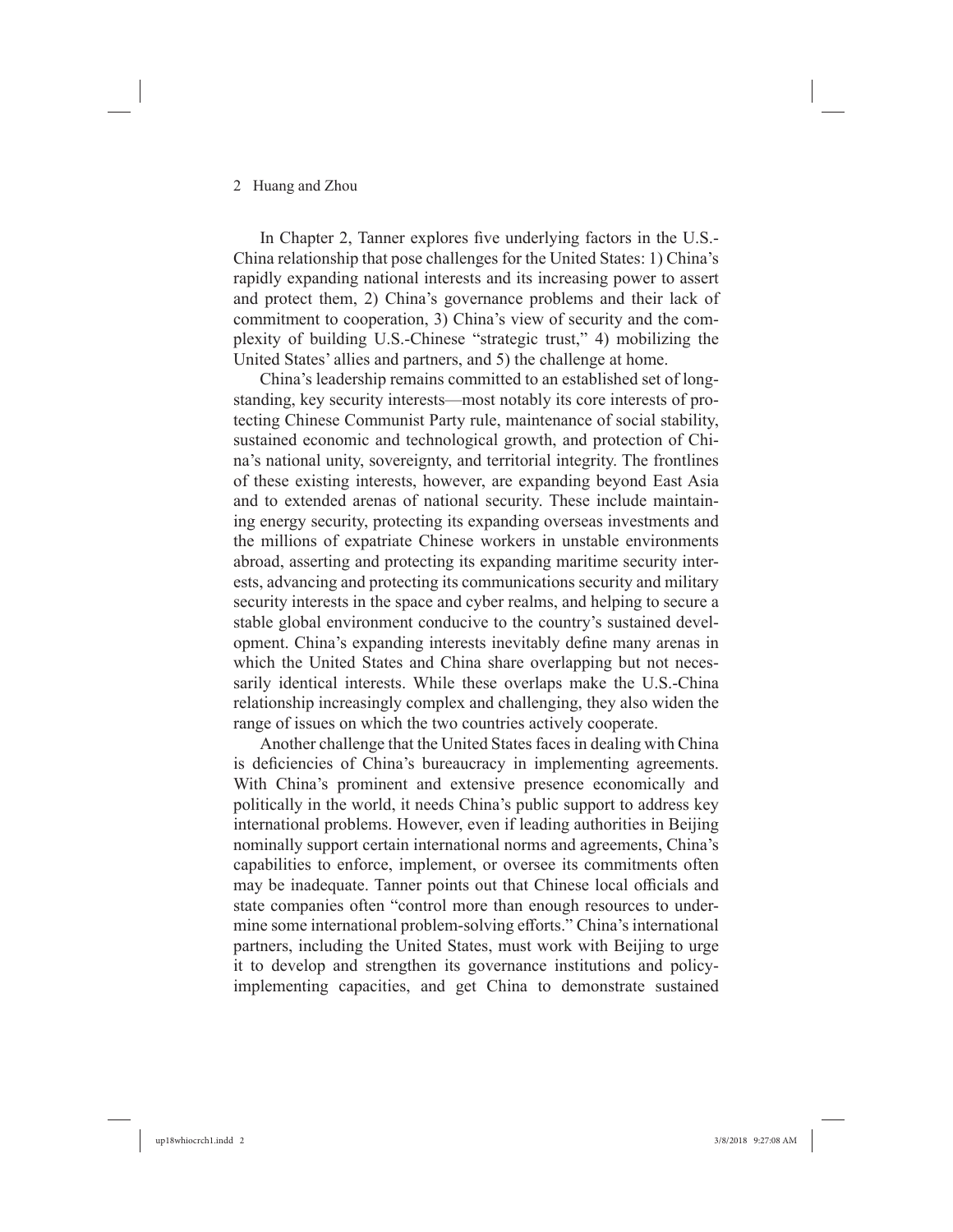resolve in actively supporting and enforcing a wide array of international solutions.

The third challenge is so-called strategic trust between the United States and China. For many years, the Chinese have often told their U.S. partners that our two great powers need to overcome strategic mistrust or build strategic trust. However, according to Tanner, this call has typically "been accompanied by lists of actions that the United States should take that demonstrate respect for China's core national security interests." These actions relate to reevaluating the U.S.-Asian alliance structure, ending U.S. reconnaissance flights near China's territory, decreasing U.S. support to allies and partners locked in tensions with, or lifting restrictions on U.S. technology sales to, China.

The fourth challenge relates to China's role in the South China Sea and U.S. relations with allies in that region. The United States will have to strike a balance among three missions: 1) signaling a joint resolve between the United States and its allies to protect our common interests in response to Beijing's assertive behavior; 2) attempting to reassure Beijing that our continued alliance and partnership with Asian-Pacific nations are not aimed at undermining or encircling China; and 3) continuing to search for new areas where the United States and its allies can enhance nontraditional security cooperation with China in the region, such as counterpiracy, antiterrorism, and humanitarian assistance and disaster relief.

Finally, Tanner identifies a challenge here at home. To modify a continual long-term policy toward a rising China, it will require "more focused U.S. attention to China in our mass media, classrooms, and elsewhere. Discussions need go beyond an oversimplified debate over China as partner or China as adversary." A good understanding of China and its relationship with the United States by the public is required for a stable long-term approach to budgetary politics that supports the policies toward China. According to Tanner, U.S. politics at home in turn has a major impact on our capacity to engage, cooperate with, and compete with China, and work with our allies and partners to promote and protect our interests in the region.

China's foreign relations have become more assertive in recent years, and its domestic politics has undergone drastic changes. The change in position on foreign affairs is perhaps a result of changes in China's domestic politics. Since Xi Jinping assumed leadership in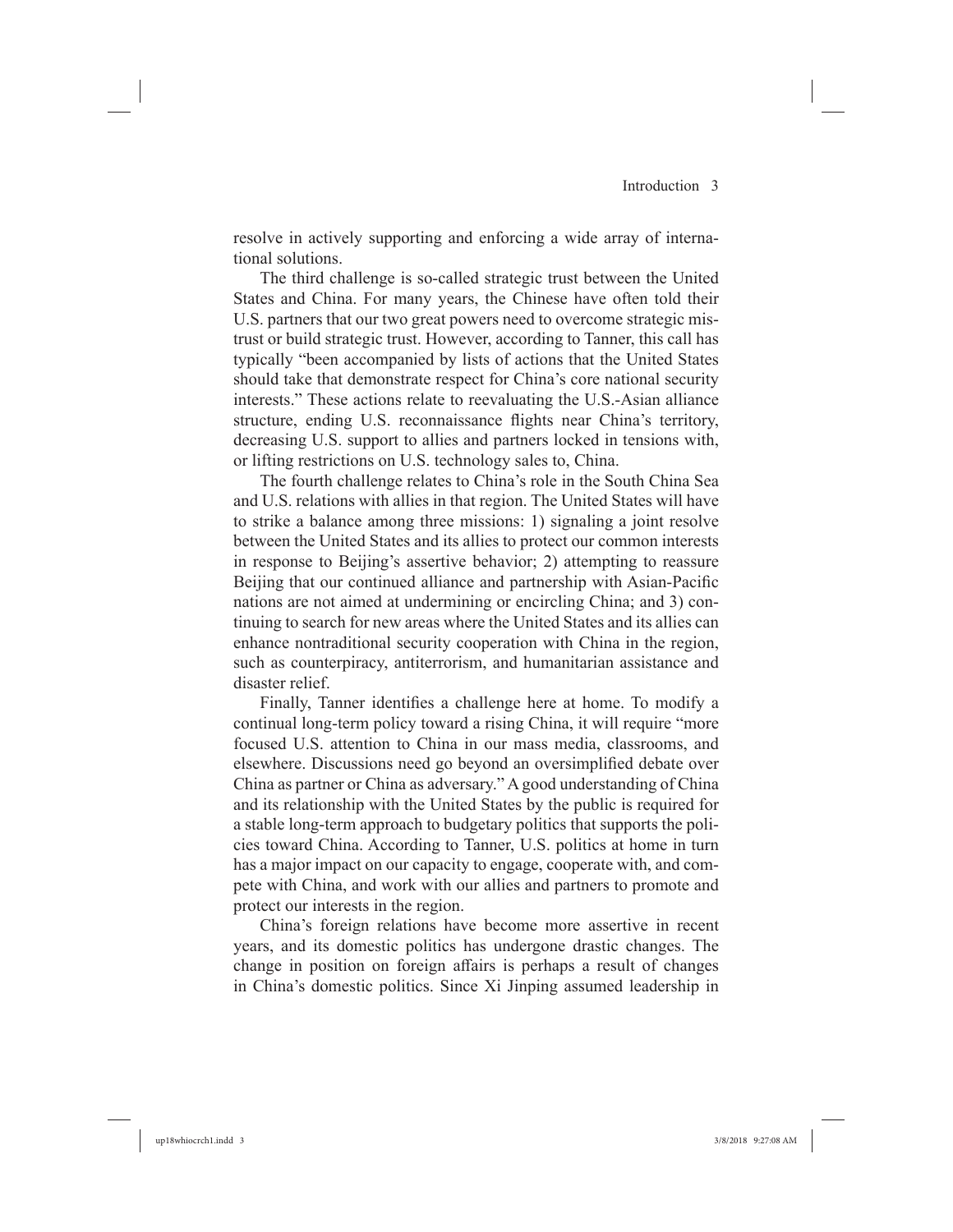2012, he has launched a series of political maneuvers to crack down on corruption, amass his own political power, and suppress freedom of speech. In addition to the overhaul of the bureaucratic machine, Xi appears to have a different vision of the economy as well, which relies more on governments than markets. In Chapter 3, Barry Naughton gives a timely assessment of the prospects of the Chinese economy under its newly established leader.

Xi Jinping laid out an ambitious program of reform in the Third Plenum Resolution of November 2013. However, since that time, progress on economic reform has been slow and uneven. Naughton, relying on his insightful understanding of the economy, explains why Xi's model may fail. His arguments follow three closely related steps. First, the period of "miracle growth" in China ends; second, Xi Jinping's policy agenda generally relies on a strengthening of government and, especially, party intervention in the society and economy; and third, as a result, Xi's policy regime is marked by and mired in inconsistent and sometimes contradictory objectives.

The Chinese economy grew at an average rate of just over 10 percent a year between 1978 and 2010. However, in 2010 the growth rate fell below 8 percent and in 2016 it was around 6.7 percent. As China moves into middle-income range it faces fundamental challenges. "Cheap China" is not cheap any longer. Wages for unskilled workers have risen rapidly, particularly between 2008 and 2013. Producers of garments, shoes, and sporting goods are beginning to move their businesses to Vietnam and Bangladesh, where wages are lower than in China. This change in labor costs strongly correlates with the end of the miracle growth era in earlier developing economies such as Japan, Korea, and Taiwan. However, the "one-child policy" has exacerbated the labor cost increase in China.

Another challenge is the debt overhang that China has built up over the past seven to eight years. China has been aggressively expanding bank lending to cope with the global financial crisis and maintain high rate of growth. For example, the debt accumulated by local government jumped from 17 to 35 percent of GDP between 2007 and 2014. Naughton says that "while the overall debt level is not yet unsustainable, the trajectory certainly is. China needs to find a way both to slow the increase in debt and to restructure the portion of debt that will never be repaid."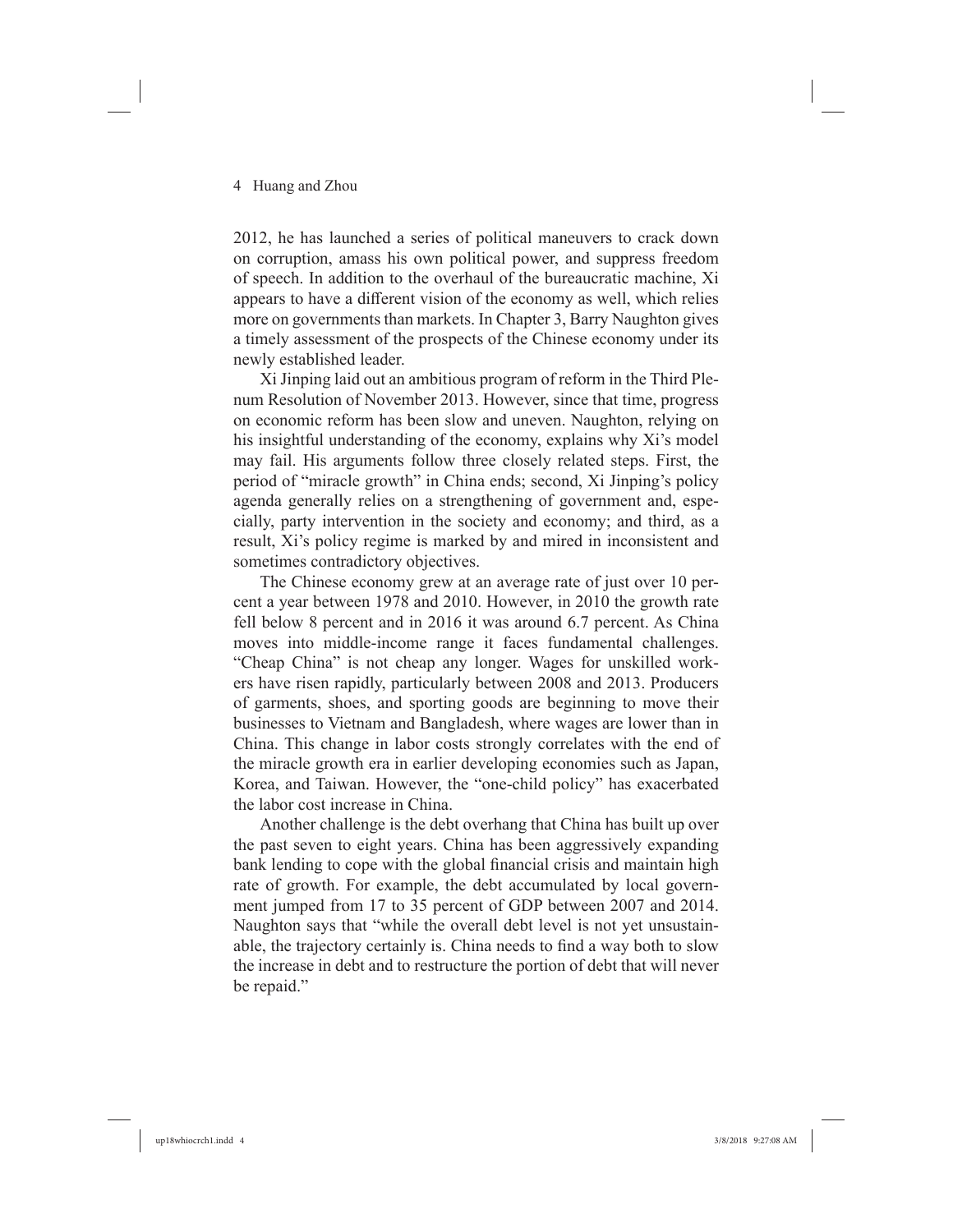In the face of such economic challenges, Xi Jinping's administration adopted an approach that relied more on government intervention than markets. As an economy approached the world technological frontier, it became less likely that bureaucrats had an advantage over private actors in predicting technological or sectoral evolution. Both Japan and Korea had successfully followed this approach. Naughton writes, "Although China has a very different political and economic system from Japan and Korea, the general direction in which China has evolved since 1978 seemed consistent with the earlier evolution of Korea and Japan. Since the 1980s, the Chinese government has stepped back from many aspects of society, and as China became richer, Chinese society became more diverse and tolerant. However, to a remarkable extent, Xi has sought to reverse this direction. He has consolidated his own individual power more rapidly than anyone expected, and he has established his own personal dominance of the political process more thoroughly than most believed possible." In particular, he took over a new "leadership small group" (LSG), which had direct authority over the economic reform process. This group represented a significant departure from past Chinese practice, by which economic policy was run directly out of the State Council by the premier. Xi's direct control of economic policy meant that the success or failure of economic reforms in China today would be a reflection on the validity of the "Xi Jinping model." Naughton then examines three major reform initiatives during 2015: restructuring local government debt, opening the stock market, and reforming state enterprise.

Beginning in 2014, the minister of finance laid out an ambitious program of local debt restructuring. The plan was to cap debt at the 2014 level and then begin to transform debt into new, local government "municipal bonds." However, this initial program of debt restructuring failed. Buyers and sellers were unable to agree on an interest rate. The government was forced to withdraw the offer.

Chinese policymakers also laid out an ambitious reform of equity markets. The Chinese stock markets are highly "political"; that is, stock prices swing with intended, perceived, or rumored changes in policies. Anxious to revitalize the markets, some policymakers and government media zealously promoted a rosy picture of the markets. The entire political leadership, including Xi Jinping, had been complicit in state-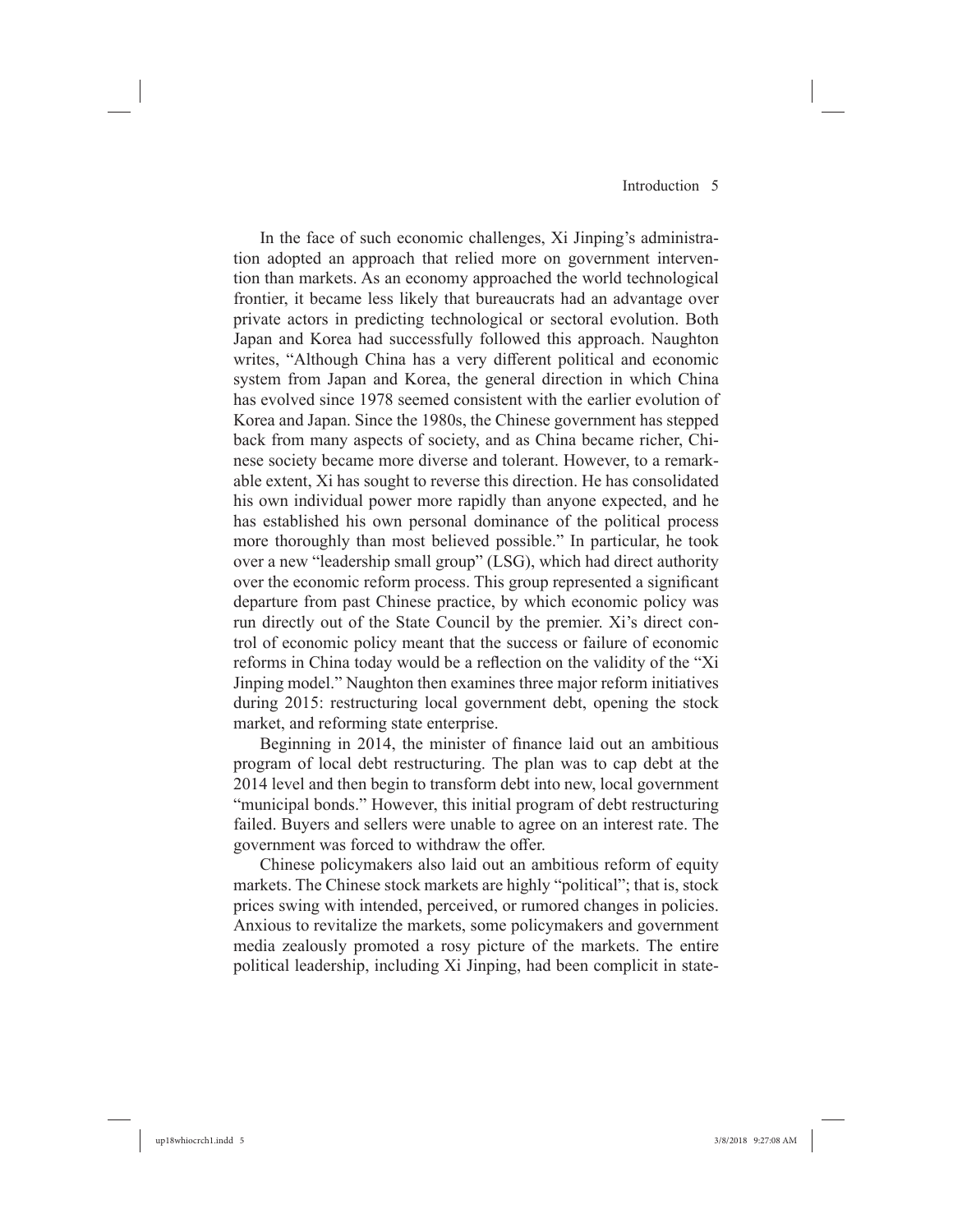ments that directly or indirectly encouraged the stock market bubble. As a result, the Shanghai Stock Exchange Index soared in June and then crashed in July, leaving China's leaders anxious. After the plummet, Premier Li Keqiang presided over a series of meetings designed to bail out the stock market. The China Securities Finance Corporation was provided with unlimited liquidity to buy up "red chip" stocks. After the bailout, new listings were once again suspended. Interest by overseas investors quickly evaporated. Not only was the market still in a bear mode, but the added risk of unpredictable government policy was too great for most foreign investors to take.

Attempts to further reform state-owned enterprises (SOEs) did not fare well either. The Resolution of the Third Plenum (November 2013) introduced several innovative approaches, such as an expanded role for "mixed ownership," new investment funds that would manage government wealth, and a role for employee share owning. The efforts to turn these ideas into reality quickly froze. Then, as Naughton explains, "in the summer of 2014, the Reform LSG made several decisions that thoroughly upended the stalled SOE reform process. Most strikingly, the LSG approved a limitation on the salaries of SOE managers, which was designed to bring SOE managers' salaries in line with those of bureaucrats at a similar level. The abrupt adoption of these salary caps underlined the extent to which Xi Jinping was seeking to achieve mixed objectives in his approach to state-owned enterprises." Another case of confusion of policies and setback of SOE reforms was a decision to set up a new specialized "SOE Reform LSG," which gave the economic bureaucracy more control over SOEs.

Naughton summarizes that by the end of 2015, all three of these reform initiatives of the Plenum had failed. He further points out that "there may be a deeper contradiction between the requirements of this stage of economic reform and the exercise of authority by a single individual. An authoritative leader may be helpful in the first stage of reform, adapting to crises and throwing off old constraints. However, at a certain point, market-oriented reforms require that leader to step back and allow market forces to work without constraint." China today has developed into a satisfactorily functioning market economy. It needs at this stage independent regulatory and financial institutions, which have not been a prominent part of the Xi Jinping reform package. The year 2015 thus "provides little support for the idea that an authoritative Xi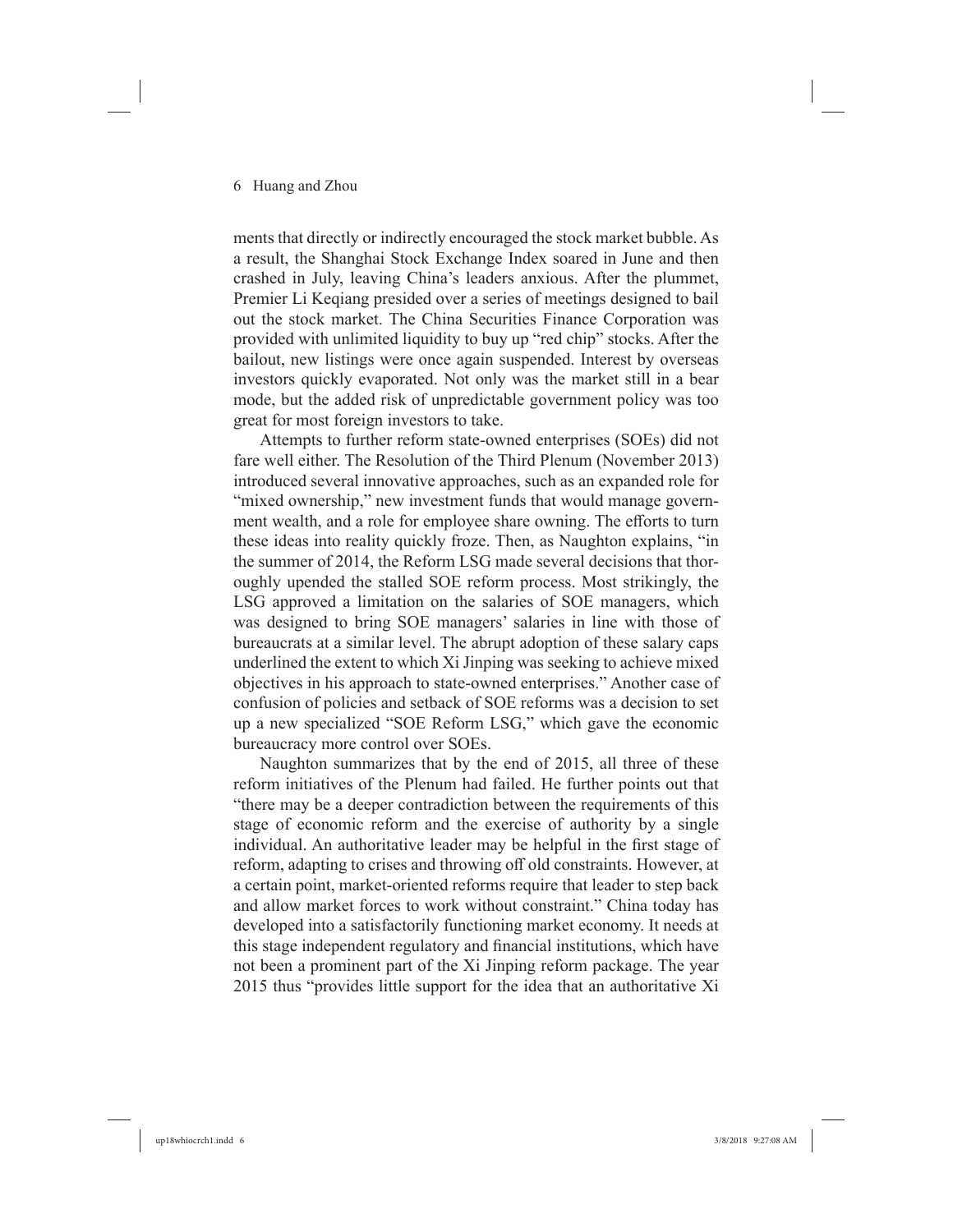Jinping leadership can contribute effectively to the economic reform process."

In Chapter 4, Wing Thye Woo notes that China has been experiencing or may encounter in the near future three classes of failures that will interrupt the miraculous growth that China has achieved in the past 30 years: 1) a hardware failure from the breakdown of an economic mechanism, 2) a software failure from flaws in governance that create frequent widespread social disorders, and 3) a power supply failure from hitting either a natural or an externally imposed limit. He then elaborates and illustrates these failures by citing important cases and factors.

Of the hardware failure, Woo stresses state banks' solvency and the central government's fiscal health. The state-owned banks (SOBs) had in the past accumulated enormous bad debts to the point of insolvency. The central government previously had rescued the banks by injecting new capital. If the state is perceived to be able and willing to bail out the SOBs, depositors would retain their confidence in the banks regardless of the actual state of their balance sheets. The important question is, how many more rounds of bank recapitalization can China afford without generating a fiscal crisis? Woo claims that the government can hardly afford to recapitalize the SOBs without upsetting confidence in the financial markets about the soundness of China's fiscal regime. The task then is to stop losses in the SOBs in order to ensure fiscal sustainability. The solution lies in imposing a hard budget constraint on the SOBs.

Woo suggests that the operations of SOBs could be improved by bringing in foreign strategic investors who would be part of the management team, and by removing the influence of the local governments on bank operations. He writes, "Another way to harden the budget constraint faced by the SOBs is to privatize some of their branches and use the performance of the new private banks to gauge the performance of the remaining SOBs. The privatization of some branches will also help convince the SOB managers that the government is indeed determined not to recapitalize SOBs in the future."

Citing two cases, Woo deems government corruption and dereliction as major factors of software failures. In one, the former director of China's Food and Drug Safety Agency took bribes from pharmaceutical and food companies in exchange for approvals of drugs and produc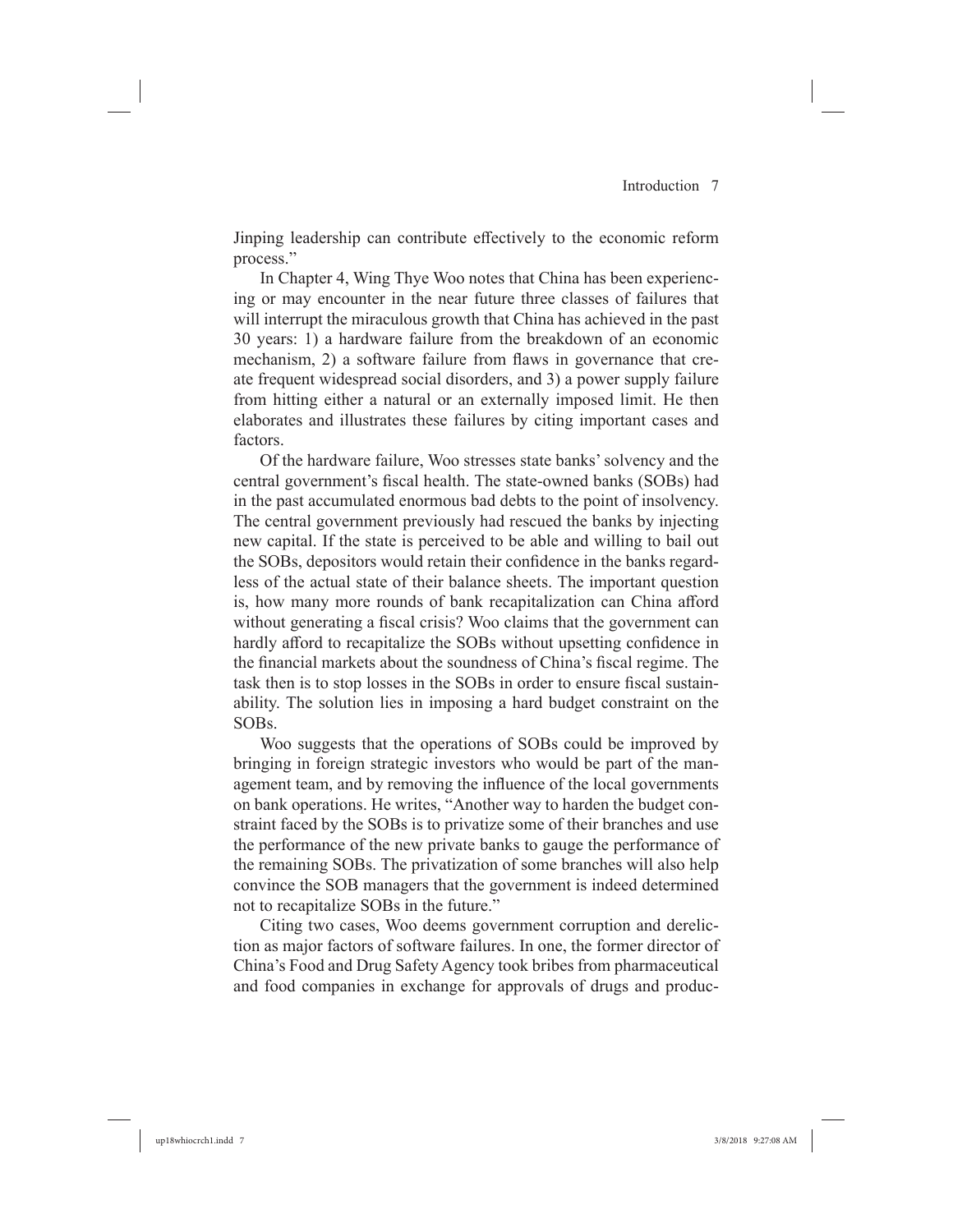tion licenses. The market was flooded with counterfeit products and tainted and substandard food and drugs, and tens of thousands of people were sickened or killed every year as a result. The other case pertains to government failure to protect workers. Child labor and slaves were not uncommon in rural and remote regions, especially in the mining businesses.

For power supply failures, Woo's main concerns are trade conflicts and environmental disasters. China's chronic and growing overall trade surplus reveals a serious problem in China's economy—its dysfunctional financial system. The banking system favors SOEs to the extent that the returns of investment have been extremely low and eventually created huge excess capacity. High ratios of nonperform loans in the state banks and excess capacity have triggered a slowdown in bank loans. This cutback has created an excess of savings because the SOBdominated financial sector does not rechannel the released savings to finance the investment of the private sector. Woo suggests that the optimum solution to the problem of excess saving is not for the government to absorb it by increasing its budget deficit, but to establish an improved mechanism for coordinating private savings and private investments.

While the nonstate sector has risen tremendously in China throughout the reform process, the state-owned and state-controlled enterprises have remained an important aspect of the Chinese economy. In fact, despite three decades of aggressive enterprise reforms involving privatization of some state firms and retaining/restructuring of others, the remaining state enterprises continue to dominate some major sectors of the Chinese economy and have also emerged as global titans. In Chapter 5, Mary E. Lovely and Yang Liang address the issue of state enterprise reform that Naughton touches on in Chapter 3. They examine the characteristics of firms that were retained by the Chinese state and those that were released to the private sector between 1998 and 2006. Their empirical analysis is conducted using microdata from China's National Bureau of Statistics, specifically, China's Annual Survey of Industrial Production.

Lovely and Liang begin their analysis by tracking the evolution of enterprises away from China's state sector over time. They first describe the inherent difficulties encountered by researchers to identify the state-owned and state-controlled firms. The difficulties stem from various definitions of state control, limited data, and opaque owner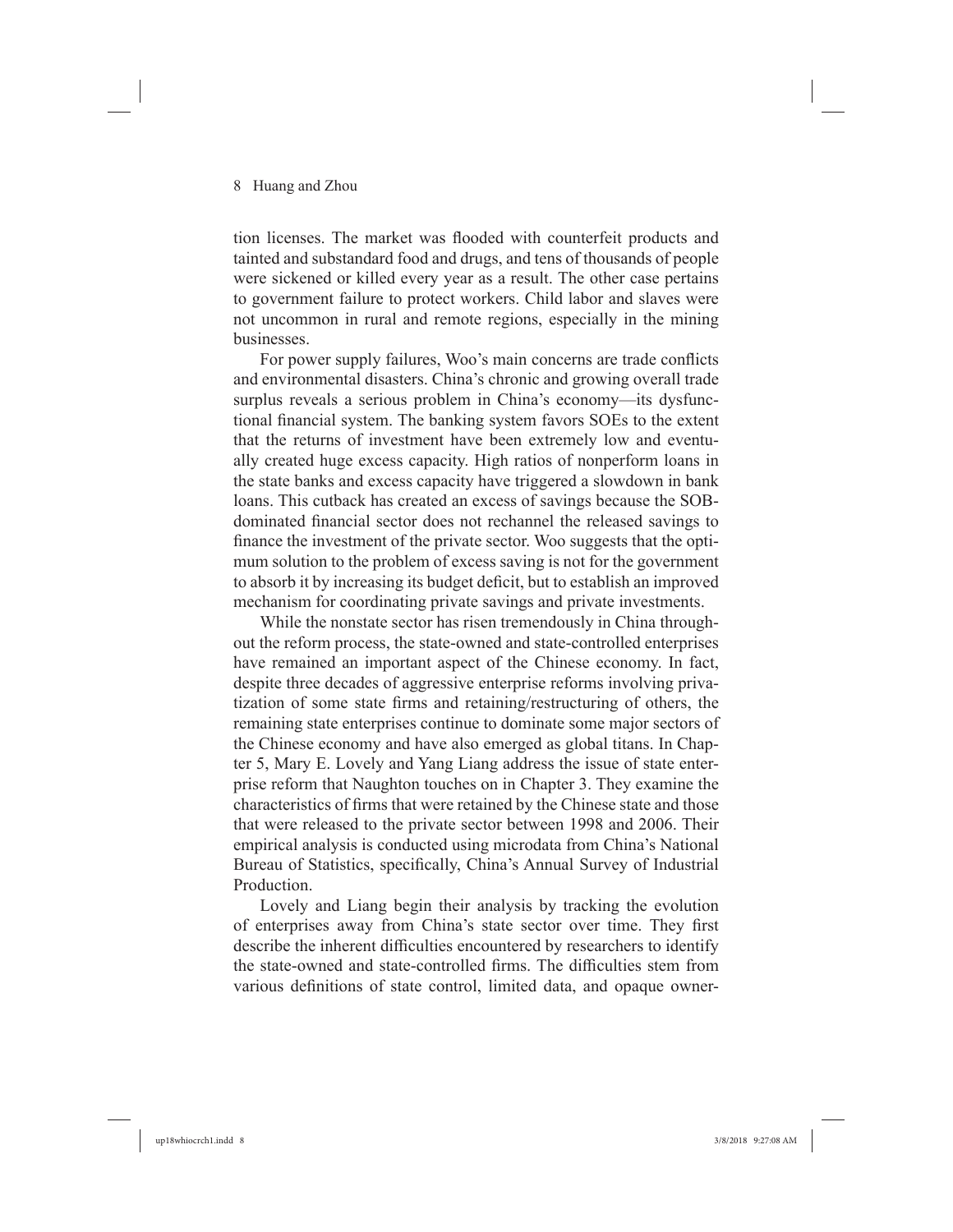ship arrangements. They then explain their approach to defining a firm as state owned and state controlled when it is registered as an SOE, when the share of registered capital held directly by the state exceeds or equals 50 percent, or when the state is reported as the controlling shareholder. Using this classification, they contribute to the literature by providing new estimates of the size of the state sector. Specifically, they find that about 5 percent of total enterprises were state owned and controlled in 2006, and that these enterprises supply more than 30 percent of industrial output.

Lovely and Liang's major contribution to the literature, which also constitutes the main part of this chapter, is the insight gained from their econometric analysis examining the characteristics of those enterprises chosen by the state to be released and which it chose to grasp. Based on the various perspectives in the literature on how the state chose which assets to grasp and which to release to private owners, they formed hypotheses about the relationship between initial firm characteristics and the likelihood that they remained state controlled. They test these hypotheses using a linear probability model for two time periods, 1998–  $2002$  and  $2002-2006$ . Their main findings are that in both periods, firms that were larger and more viable financially, but had lower revenues relative to assets, were more likely to be retained by the state. Firms with low labor productivity, an indication of legacy burdens, were also more likely to be retained. Additionally, after 2002, firms affiliated with higher levels of governments were much less likely to be privatized.

After presenting their regression results, Lovely and Liang review recent assessments made by several groups of researchers on the performance and productivity gaps between the state and nonstate sectors. They summarize the findings of recent analyses of the success of the restructured state enterprises in reducing factor misallocations and, hence, in contributing to productivity growth. Considering their estimates, the lower productivity of state-controlled firms appears to be a natural consequence of how enterprises were grasped and released. Therefore, it is not surprising that average state sector productivity continued to lag behind the private sector, despite innovation in the form of state control. Finally, they use their analysis of the grasp-or-release decision to highlight some of the challenges of continued SOE reforms in the future.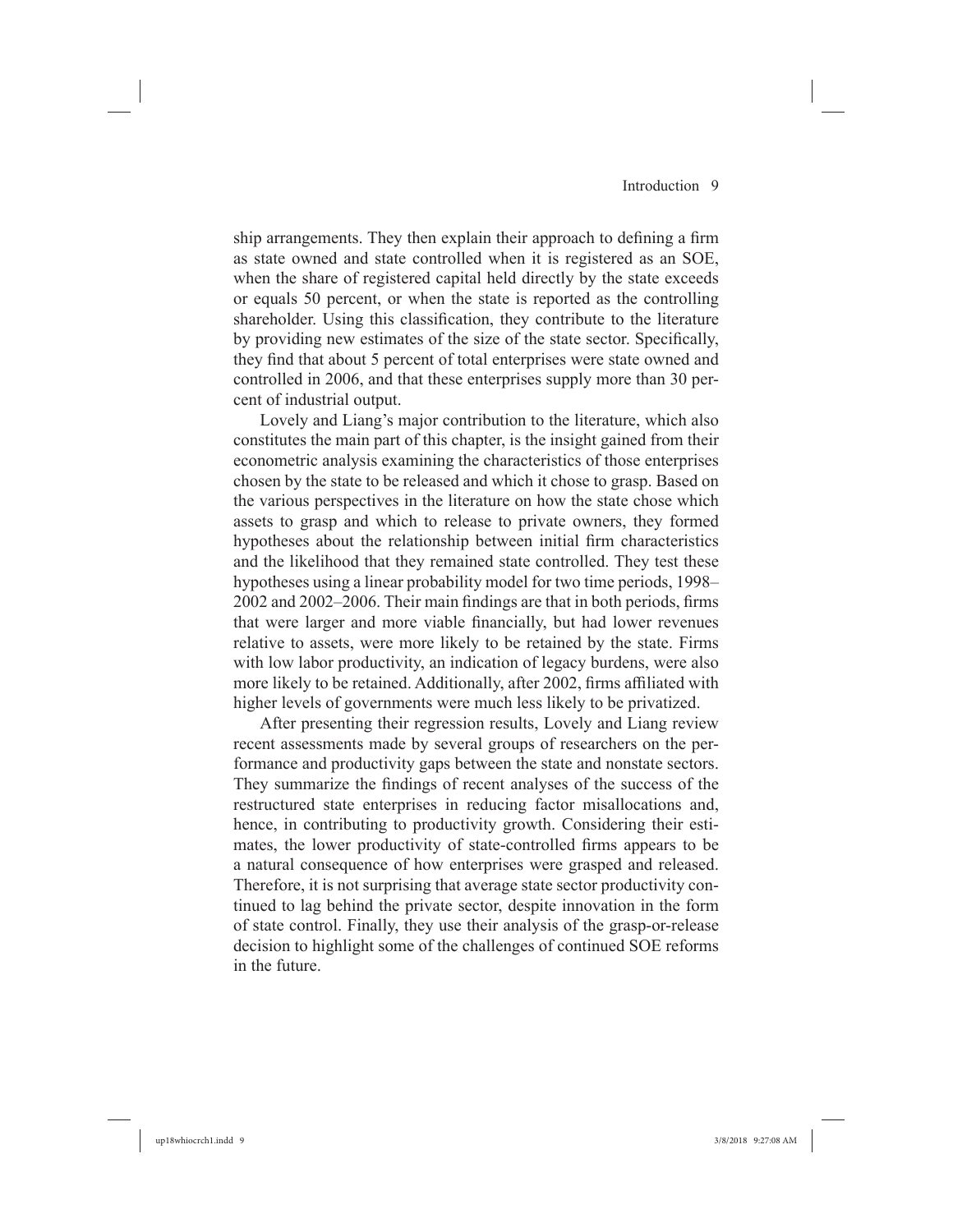#### 10 Huang and Zhou

In Chapter 6, Guanzhong James Wen advocates for a significant reform in the land tenure system in China. Despite the phenomenal growth of China's economy, which is an unprecedented achievement and probably cannot be surpassed by other nations, its income disparity has become the worst in East Asia. In particular, its urban/ rural income ratio has become one of—if not the—worst in the world. Unlike the experience of China since 1979, developed economies and more recently East Asian economies, such as South Korea and Taiwan, have been able to achieve growth without suffering from substantially worsening rural/urban disparity. Why can they achieve that? According to Wen, it is because the farmers in those economies were allowed to freely trade their land, and freely migrate to and settle in urban areas.

Why can't China also achieve that? Wen explains that China's rural population is constrained by two institutional barriers depriving them to legally share urban prosperity and to accumulate wealth on equal footing: the hukou system and the land tenure system. China's hukou system has made urbanization almost exclusively inaccessible to the rural population, turning urbanization into urbanizing mainly land instead of rural population. The hukou (family registration) system was officially promulgated in 1958 by the Chinese government to control the movement of people between urban and rural areas. Individuals were broadly categorized as a rural or urban worker. A worker seeking to move from the country to urban areas to take up nonagricultural work would have to apply through the relevant bureaucracies. The number of workers allowed to make such moves was tightly controlled. Migrant workers still need to obtain several passes to work in provinces other than their own. People who work outside their authorized domain or geographical area do not qualify for employer-provided housing, health care, or other urban amenities. Even their children are not eligible to attend municipal schools where their parents are working since they don't have urban hukou. As a result, there are an estimated 60 million children left behind in rural areas, separated from their parents working in urban areas. The poor educational condition in rural areas dictates that most of them will have limited human capital and will acquire low social mobility and low income in the future. This vicious cycle dampens the prospect for China to improve its urban-rural income distribution, even though the central government is now moving to gradually dismantle the hukou system. Big cities are given some autonomy to decide on their own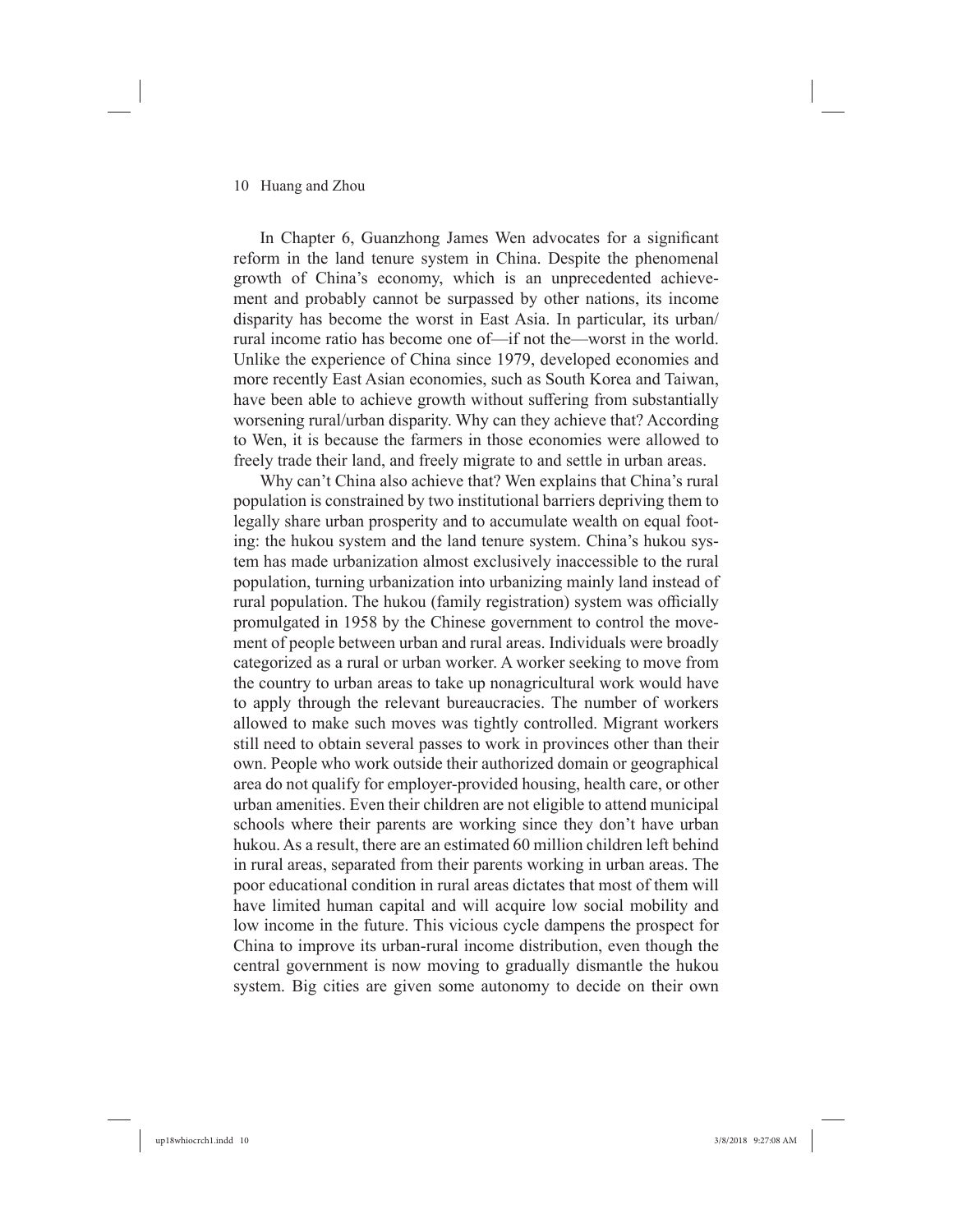hukou policy, and the towns and small cities are also urged to open up to rural migration. Only time will tell how effective and how soon China can ultimately eliminate control over free migration and free settlement.

According to Wen, the prevailing land tenure system is an even bigger barrier than the hukou system, as it provides "local governments either a legal basis or an excuse to take rural land for urban development. Under this system the government becomes a monopsony in buying farmers' land and a monopoly in auctioning off the leaseholds to developers." The land price is thus seriously distorted, either inflated or suppressed. Wen articulates the impossibility of developing a true land market under the current constitution, particularly Article 10, which stipulates that land in the cities is owned by the state and land in the rural and suburban areas is owned by collectives. Rural collectives are not allowed to trade land among themselves, let alone the individual farmers. Even if a collective is inefficient or corrupt, or its leaders are abusive, members cannot exit with their share of land to regroup a new collective on a truly voluntary basis. Wen points out that in the absence of a truly functioning land market, inefficiencies and distortions abound, manifested by the contrasts of "on one side, ghost towns, idling apartment buildings, and deserted industrial parks are emerging everywhere, especially in China's vast inland, but in its coastal areas, housing prices are skyrocketing; on the other side, most of the 2.6 hundred million migrant workers are living in shelters, slums, ghettos, or urban villages, which are being bulldozed by the local governments, aggravating the shortage of affordable housing."

Wen concludes his chapter with a proposal of how to reform the land tenure system in China. The key, he says, is that farmers should be given the exit rights from the compulsory collective land ownership and that land trading should be legalized as long as the land use (zoning) is not changed. Wen also advocates that China should abolish its Hukou system as soon as possible. He expects that with these two reforms implemented, China can accelerate the absorption of rural surplus labor and significantly improve its urban-rural income disparity.

In Chapter 7, Xiaodong Zhu provides convincing evidence of the benefits of reducing restrictions on movements of goods and people in an economy, using China's experience between 2000 and 2005 as a case study. This chapter corroborates with Chapter 6, as Zhu's findings provide quantitative endorsement of Wen's proposal to lift restrictions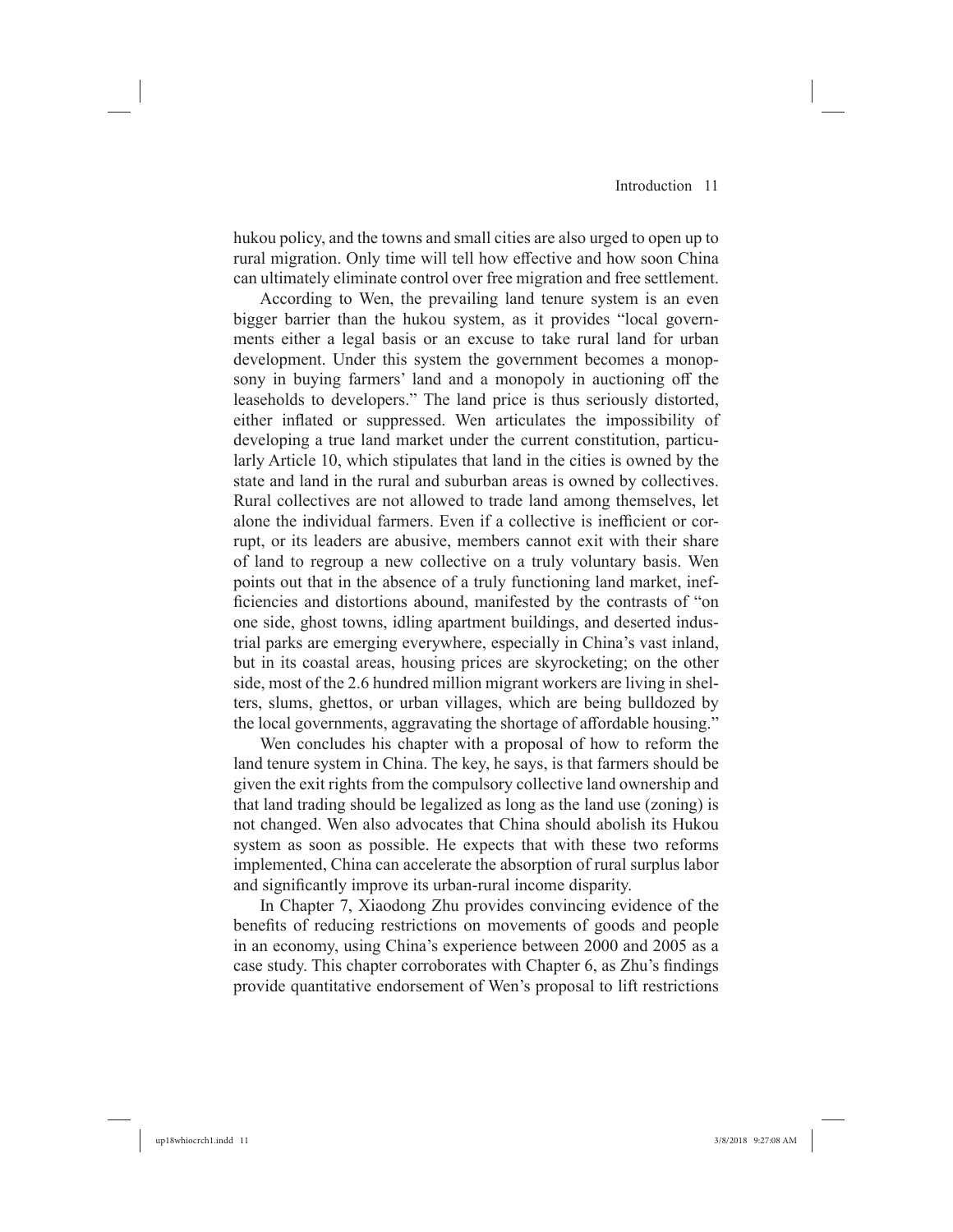and facilitate rural to urban migration by granting farmers exit rights from compulsory collective land ownership and dismantling the Hukou system.

Zhu begins by discussing the state of the Chinese economy in year 2000 and then motivates the study by describing some important changes that happened between 2000 and 2005, particularly those that reduced migration and trade costs. Next, Zhu reports findings from a previous working paper (Tombe and Zhu 2015) on the extent of migration and trade cost reductions. Specifically, Tombe and Zhu find that overall, migration costs declined to 84 percent of their initial level, and that costs to switch provinces fell the most, from 32.6 to 19.8 percent. They find that trade costs within China declined by 11 percent, and trade costs between China and the world on average declined by 8 percent. Also, China's costs of importing from the rest of the world declined more than China's costs of exporting to the rest of the world.

Zhu then reports the quantitative impacts of these changes in migration and trade costs on aggregate productivity and welfare. Specifically, because of lower internal trade costs, aggregate welfare increased significantly, by nearly 11 percent, whereas external trade cost reductions resulted in a smaller gain of only 3.1 percent. Further, the reductions of migration costs (mostly due to relaxation of the stringent Hukou system restrictions) increased the number of interprovincial migrants by more than 80 percent. Increased migration flows were also beneficial for China as a whole; real GDP and welfare rose by 4.8 percent and 8.5 percent, respectively. Lastly, Zhu highlights the results from their growth decomposition exercise that decomposed China's overall growth between 2000 and 2005 into four components: 1) productivity growth, 2) lower internal trade costs, 3) lower international trade costs, and 4) lower internal migration costs. Overall, reductions in trade and migration frictions together accounted for about one-third of China's aggregate growth. Specifically, reductions in internal and migration costs contributed roughly one quarter of growth, whereas international trade cost reductions accounted for only 7 percent of the overall growth. This finding challenges the conventional wisdom that the main reason for China's rapid growth is external trade liberalization associated with China's entry in the WTO. Tombe and Zhu's (2015) study shows that, at least for the period from 2000 to 2005, internal policy reforms undertaken by the Chinese government that lowered internal trade and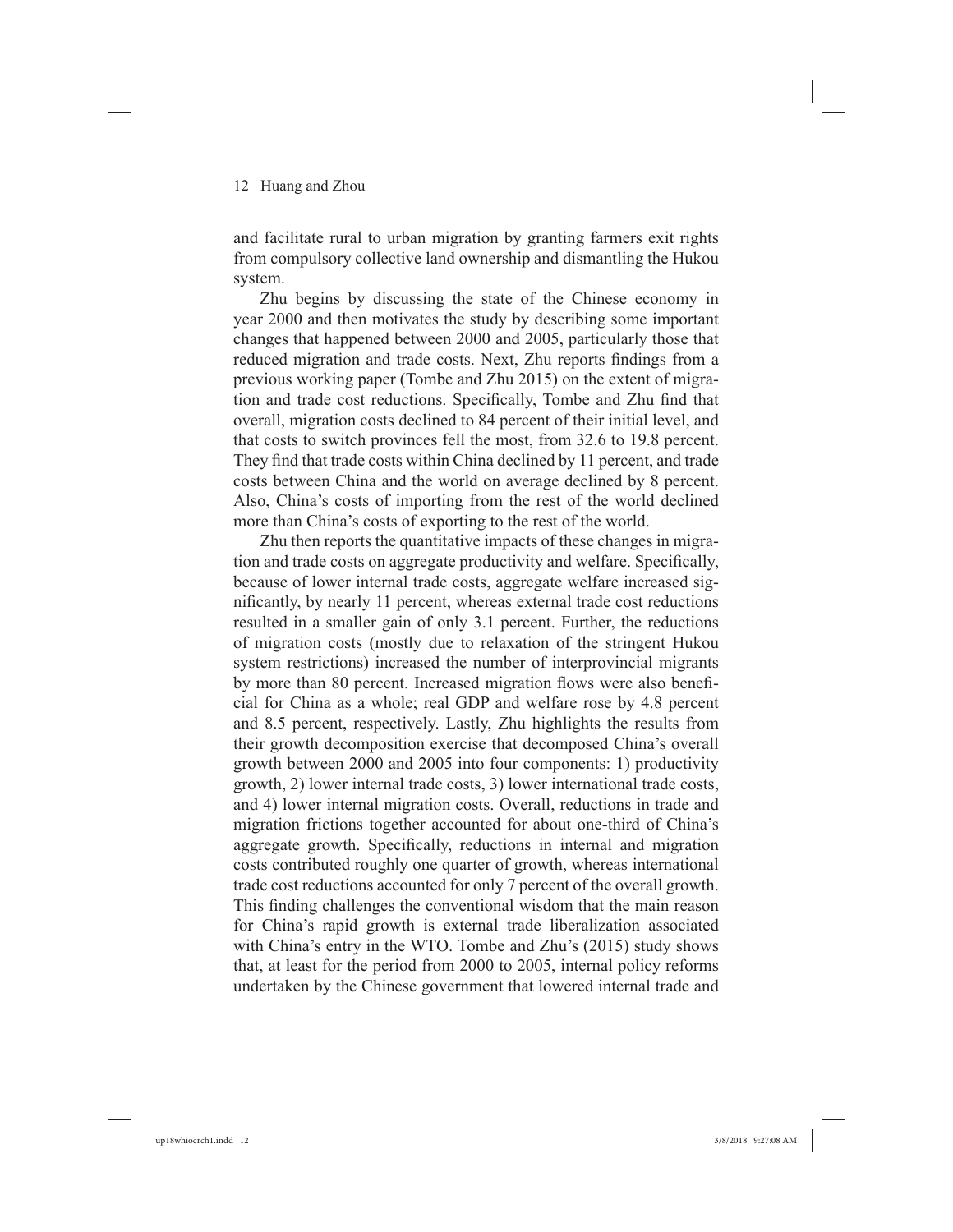migration costs contributed more to China's growth than external trade cost reductions (27 percent versus 7 percent). Thus, Professor Zhu concludes that if China continues to pursue reforms to dismantle the Hukou system and further internal liberalizations, we can expect increases in China's aggregate GDP and welfare to continue in the future.

China has been rising rapidly since the late 1970s, when it launched market-oriented reforms and opened gradually to the world economy. Thirty years later, in 2010, China surpassed Japan in GDP and became the second-largest economy of the world. The attainment of this status was regarded as a milestone of the reform movement; it has since been referred to as the reforms of 30 years. The editors of this volume published a collection in 2012, titled *Dragon versus Eagle: The Chinese Economy and U.S.-China Relations* (Huang and Zhou 2012), which summarizes and evaluates the achievements and problems of the 30 years. Now the reform is quickly nearing its 40 years. Can we call it a reform of 40 years, implying that it follows the same direction and spirit of the previous 30 years? The term has not appeared yet, perhaps for a good reason. Recent policies and measures appear to have deviated from the previous path, especially since 2013, when Xi Jinping assumed leadership. In the name of anticorruption, Xi has not only concentrated power in his own hand within the Party but also tightened control over society by cracking down on freedom of speech. The leadership has shown distrust toward the private economy and markets. Private enterprises are required to set up Party branches, and financial markets asked to "place politics ahead of profits." Now that the twice-a-decade Party Congress has ended and Xi Jinping further consolidated his power, the economic and political changes that were cultivated in the past five years will take a more definite direction and shape. The Party documents declared it was a beginning of a new era. While the Chinese populace at large acclimates and becomes desensitized to the rhetoric, scholars, policymakers, and businessmen, in China and abroad, are anxiously watching what these changes will lead to and how they may impact the Chinese economy. The China experts in this collection have touched on some of the concerns and shared their insights on possible consequences. We believe that this volume will provide a backdrop for anticipating and understanding developments and changes in China in the near future.